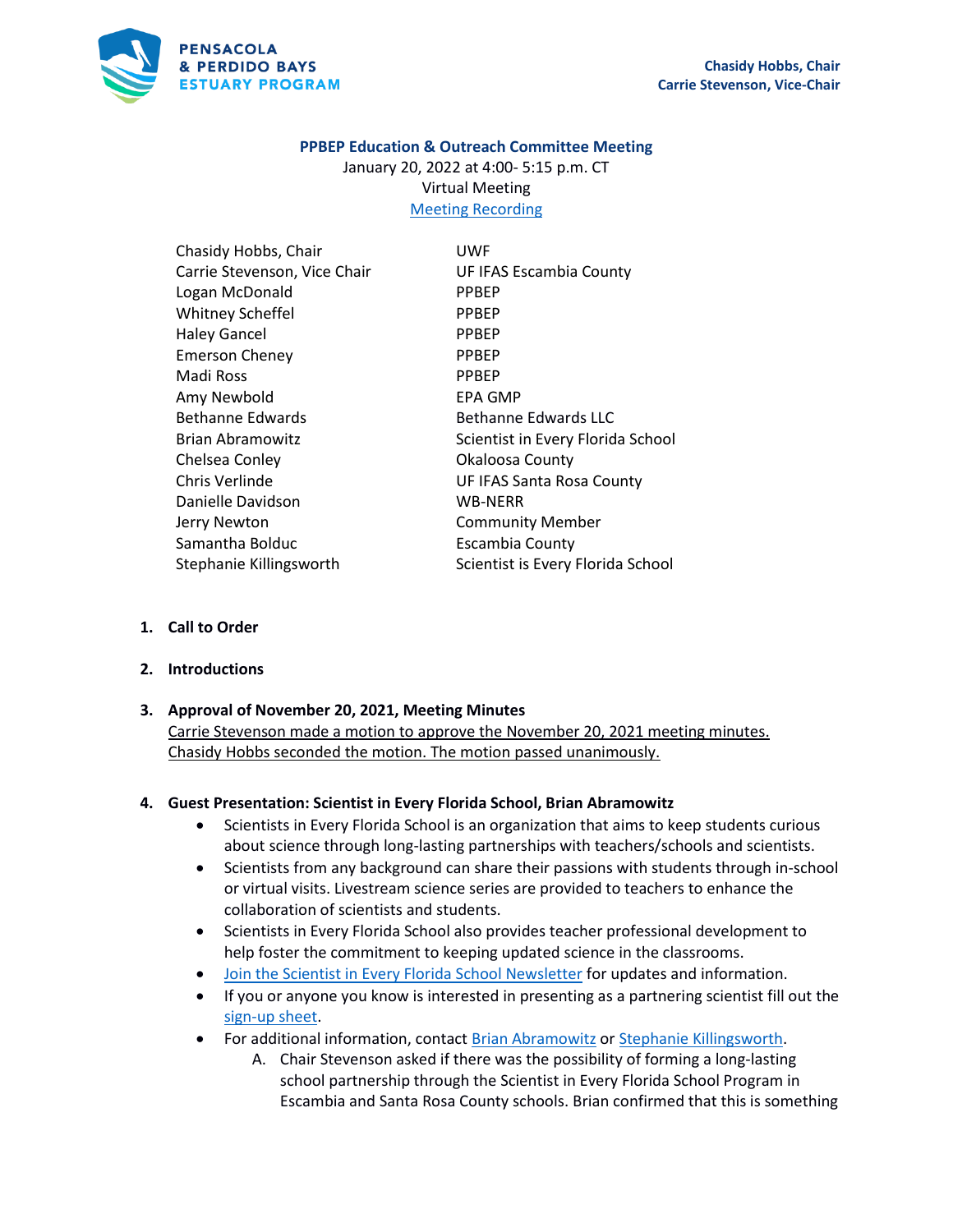

that could happen in the future if teachers within the counties submit forms requesting their wants for scientists to visit.

**B.** Discussion was held between Chasidy Hobbs (UWF, Chair) and the Scientist in Every Florida School presenter about the newsletter and the process for partnering. S. Killingsworth explained the newsletter more in-depth. It is general across the state and can spotlight scientists based on lessons, overall educational efforts, or as a snapshot into the life of a scientist. B. Abramowitz explained more in-depth the process in which partnership would begin. First teachers need to voice their want for more science-based lessons. This will allow for teachers to voice what they want, and the organization to design subject matter that relates to the grade standards. Once a database of teacher contacts is created, scientists can be matched up for classrooms. Scientists in Every Florida School would be the main contact to place teachers with scientists and scientific programs.

## **5. Staff Updates**

#### **a. CCMP Timeline Update**

- Whitney Scheffel (PPBEP) updated the committee on CCMP progress.
- A final CCMP draft will be distributed in the next couple of weeks to editors.

#### **b. EOC Strategic Plan Update and Feedback Survey**

- Feedback on the updated Education & Outreach Strategic Plan can be submitted through this [survey.](https://conta.cc/3qeVfGm)
- Survey closes January 28, 2022.

#### **c. Trash Free Waters Update – monitoring and curriculum**

- Emerson Cheney (PPBEP) updated the committee on Trash Free Waters (TFW) progress from 2021.
	- 146 volunteers removed 3660 lbs. and approximately 344 cubic feet of trash from Carpenter, Pond, and Jones Creek in 2021.
	- The program partnered with 15 different organizations to conduct cleanup events in each watershed.
	- Installation of 6 floating litter capture booms was completed to reduce the downstream flow of floatable trash.
	- 17 litter boom monitoring events were conducted to collect data about trash accumulating in our floating litter booms.
	- In the coming year, we look forward to expanding our trash-free waters volunteer program and utilizing the data that we collect from monitoring exercises to inform the development of property trash reduction plans and other litter mitigation measures to reduce trash loading in the targeted watersheds.
		- A. Amy Newbold (EPA GMP) asked if the Trash Free Waters litter data was being put into the online tracker resource. E. Cheney confirmed it will eventually be added to the tracker, but for now, the volunteers are recording data on the ETAP datasheets.
- Madi Ross (PPBEP) updated the committee on the current TFW curriculum.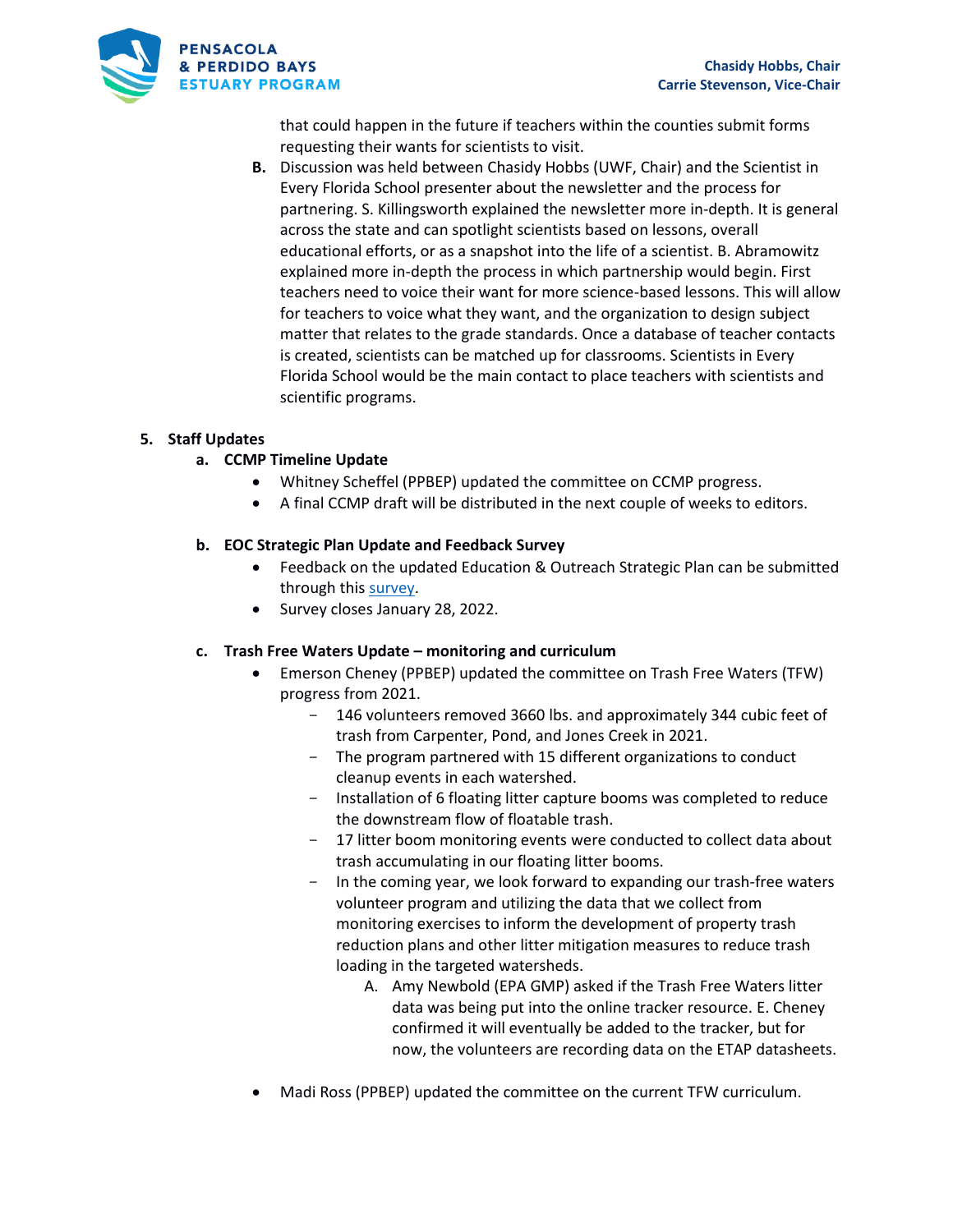

- The TFW curriculum will focus on watershed function and dynamics, water quality, and marine debris.
- Curriculum will be introduced to high schools in Escambia County and Santa Rosa County this spring. The students will participate in a trash reduction case study within the school grounds.
- In the fall of 2022, the curriculum will be introduced to elementary and middle schools in Escambia County and Santa Rosa County through interactive educational videos.
- If committee members have any teacher recommendations, please contact [Madi Ross.](mailto:mtross@ppbep.org)

## **d. B-WET 2022 Application**

- Logan McDonald (PPBEP) introduced PPBEP's progress with the B-WET 2022 application.
- The proposal will be including teacher professional development and an educational aspect that includes the creation of a new oyster curriculum to foster long-lasting student scientific knowledge and participation.
- PPBEP is looking into partnering with Scientists in Every Florida School. If anyone else wishes to partner, please contact [Logan McDonald.](mailto:lmcdonald@ppbep.org)

# **e. Perdido Key Visitor Center Planting Prep Workday – Tentatively January 29th**

- Samantha Bolduc (Escambia County) informed the committee on the upcoming Perdido Key Volunteer Workday.
- It will be a prep day to get the site ready for the demonstration garden. Contact [Samantha Bolduc](mailto:smbolduc@myescambia.com) if you wish to volunteer.

## **f. Litter Rodeo with Clean Horizons January 22nd postponed**

- Save the date for cleanup with Clean Horizons at the Theo Barge Bridge.
- Clean Horizon's Litter Rodeos are a fun competition to see who can pick up the most trash with prizes offered from local businesses. *As of 11/22/2021, this date has been canceled and we will notify you when it is rescheduled.*

## **g. Orange Beach Seafood Festival – February 19th**

• PPBEP will be hosting two booths at the Orange Beach Seafood Festival this year.

## **h. Business Partnership Kickoff - February 24th**

- The PPBEP Business Partnership Kickoff meeting will be held at Perfect Plain on February 24, 2022, at 5:00 p.m.
- We are looking for more business partnership recommendations.

## **i. Biking for the Bays Fundraiser - January 22nd**

- L. McDonald will be biking 100 miles to help raise money for PPBEP's future programs and projects.
- She is currently halfway to her goal of \$1,500. If you would like to support PPBEP [donate here.](https://www.gofundme.com/f/biking-for-the-bays?utm_source=customer&utm_medium=copy_link&utm_campaign=p_cf+share-flow-1)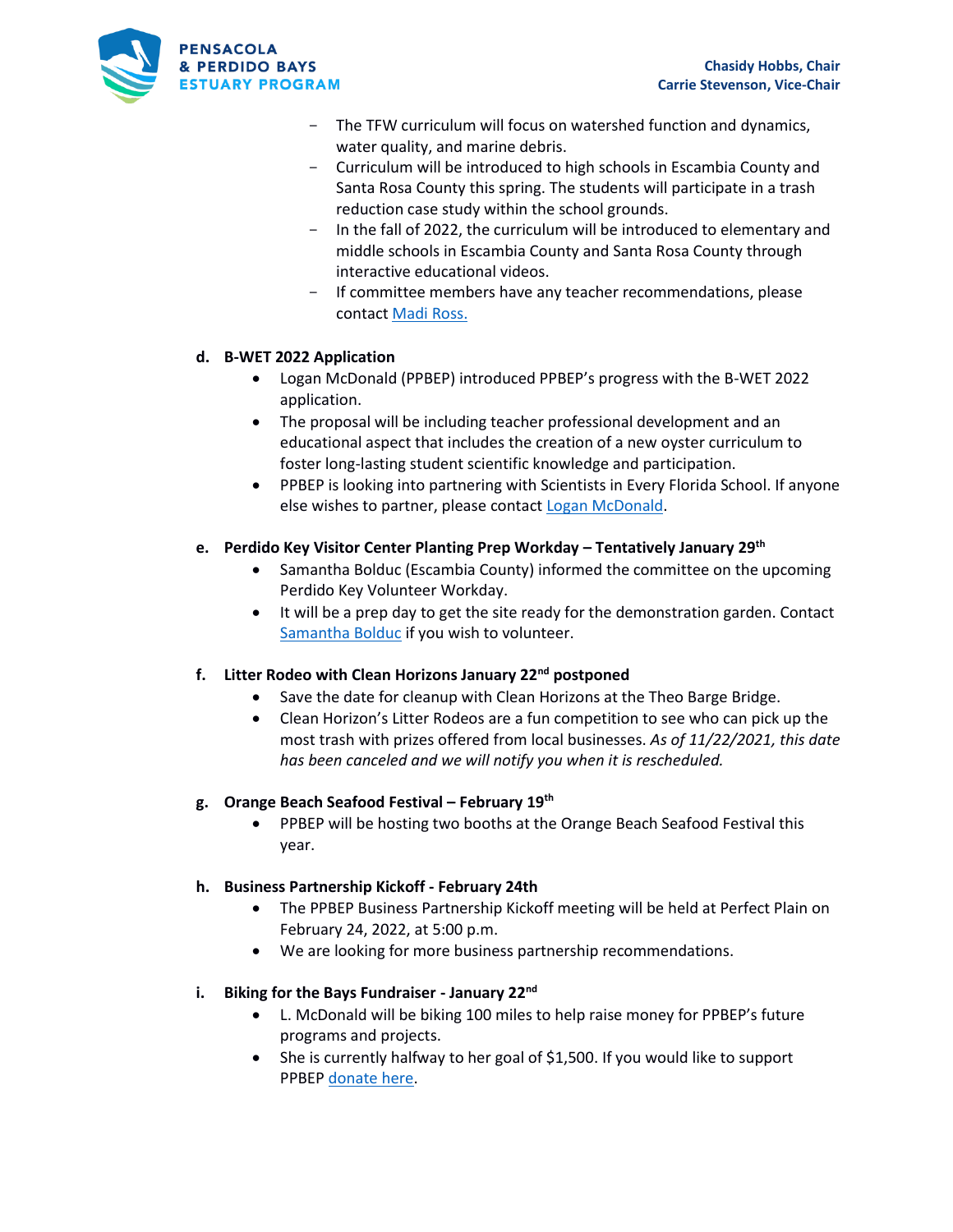

# **j. New Office**

• The Estuary Program has moved across the street to the Seville Tower. The arrival of office furniture was delayed but is now tentatively arriving in mid-February which will complete PPBEP's move-in process.

# k. **Library Programming**

- The West Florida Public Libraries are hosting an Ocean of Possibilities Summer Reading & Science Program that PPBEP will be participating in.
- PPBEP will be joining children in June and July for ocean-themed story times and activities to help educate younger community members throughout Escambia County.

# **6. Chair Nominations/Election**

- C. Hobbs opened the floor for new EOC Chair nominations.
- After discussion, both current Chair (Chasidy Hobbs) and Vice-Chair (Carrie Stevenson) positions agreed to continue as is.

Chelsea Conley (Okaloosa County) made a motion to renominate the current chairs. Bethanne Edwards (Bethanne Edwards LLC.) seconded the motion. The motion passed unanimously.

## **7. Around the Room/Announcements**

- **a. Healthy Gulf Beach Walk – February 12th**
- **b. Weeks Bay K-12 Survey** 
	- Danielle Davidson (WB-NERR) is sending out a K-12 Needs Assessment to teachers in Florida, Alabama, and Mississippi to gauge what the new Week's Bay curriculum should cover.
	- There will be incentives, like gift cards, for teachers filling out the surveys.
	- Week's Bay requests help in spreading the word to local teachers.
	- [K-12 Needs Assessment Survey](https://www.surveymonkey.com/r/T5J9CXF)

# **c. Okaloosa County Job Opportunities**

- C. Conley presented the committee with multiple job opportunities for the Okaloosa County area for members to spread the word.
- The jobs focus on business partnerships and education.
- [https://www.governmentjobs.com/careers/okaloosa/jobs/3379220/destination](https://www.governmentjobs.com/careers/okaloosa/jobs/3379220/destination-stewardship-coordinator?page=1&pagetype=jobOpportunitiesJobs) [-stewardship-coordinator?page=1&pagetype=jobOpportunitiesJobs](https://www.governmentjobs.com/careers/okaloosa/jobs/3379220/destination-stewardship-coordinator?page=1&pagetype=jobOpportunitiesJobs)
- Contact [Chelsea Conley](mailto:cconley@myokaloosa.com) for more information.

## **8. 2022 Meetings & Dates**

- **a. April 13th Management Conference Meeting – location TBD**
- **b. May 5 th Meeting - NEW planning begins,**
- **c. May 11th, 13th, 24th, and 25th - CCMP engagements rollouts**
	- Each CCMP public engagement will be held in different locations throughout the watershed.